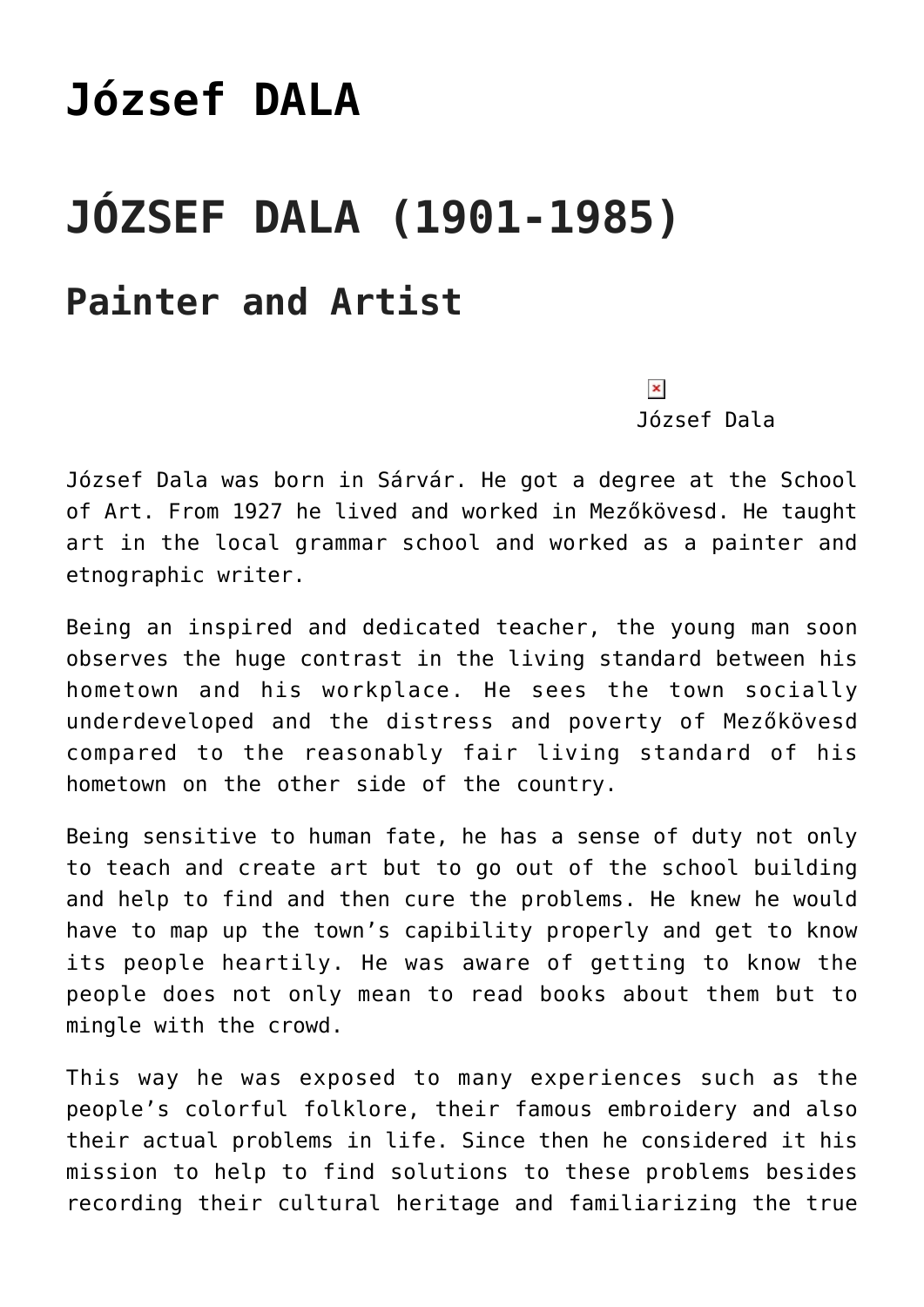value of their folk art.

His articles got published in local, national and special papers, and his lectures were aired on the radio. In his lectures and writings the social thwartings of matyó life were mentioned repeatedly. In 1941 with the support of some agricultural and medical specialists he composed his masterwork titled 'Matyóland – the famous Mezőkövesd'. It was him who created the term ' Matyóland' thus spreading the town's fame both nationwide and world-wide. The book gives a thorough picture of the life of the matyó people in the 30s.

After finishing the monography he did not cease writing. Ha was busy painting with one hand and writing with the other. He was there when the Matyó periodical ( today an annual ) was born and he remained member of the editor board.

 $\pmb{\times}$ Map of the town in the clan

He was studying the structure of the settlement of Mezőkövesd and designed the proper map of the town based on the old buildings in the clan (hadas) section. His map beautifully records both the town's sociographical characteristics and its geographical sections.

The highlight of his public career is establishing the Matyó Museum in the 1950s. Being so keen to open the museum he did not want to waste time waiting all the artifacts to accumulate. He was searching through attics for antique furniture and 'begging from door to door' in the parish hall and the county hall , until the little museum was finally opened in 1954 which was the forerunner of today's Matyó Museum.

Originally his life mission was painting. Wherever the tide of life would guide him , whether it be volunteering or social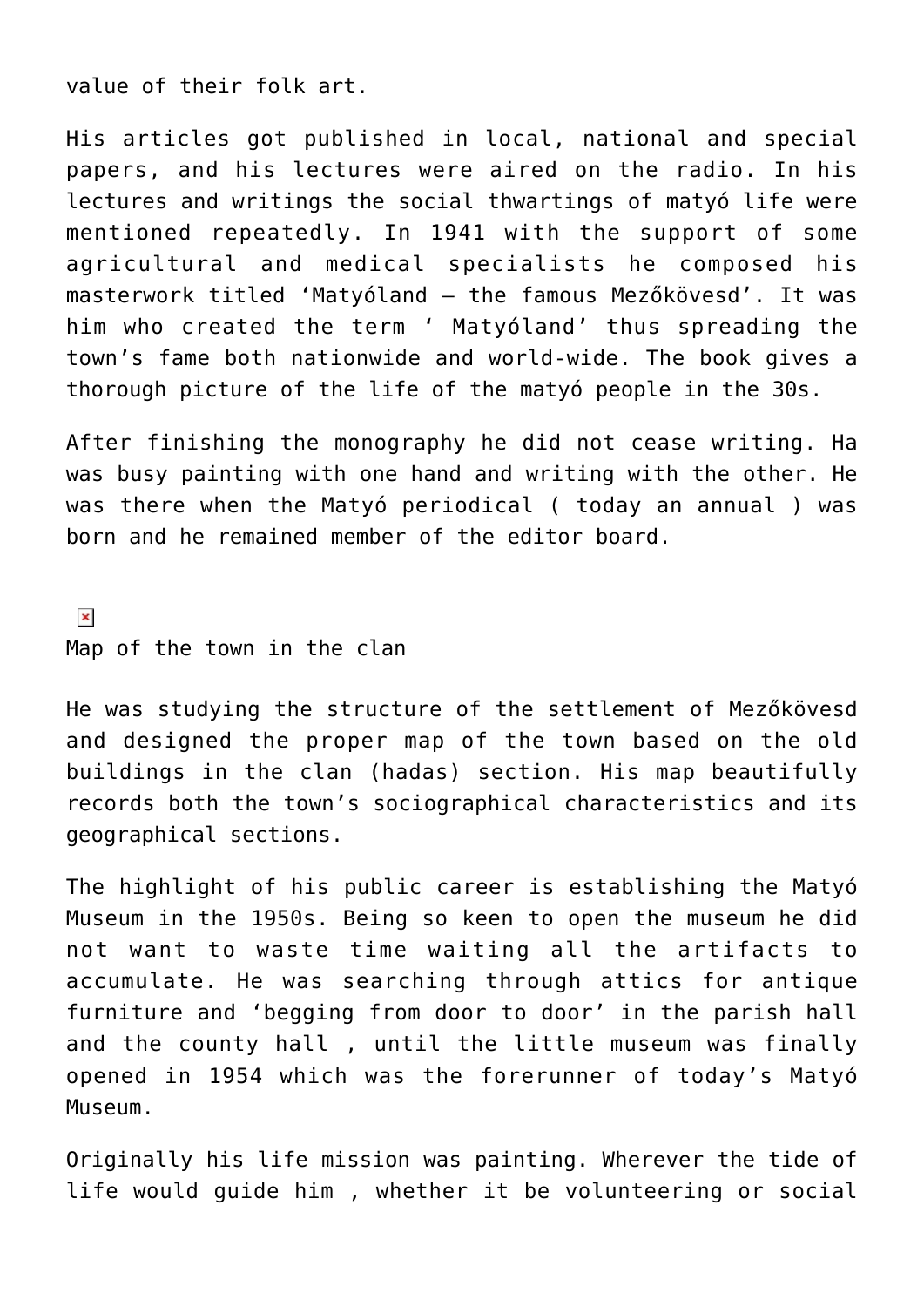work, he was always faithful to the art of painting.

He always believed art being one of the fundamental part of human culture. His painting would give the true account of reality, the way of people's life, life itself , the living conditions of the matyó people ( a special ethnical island of the country) , all the intimate events of common people, their social grief, the dominant moments in the life of the peasants. One of his painting picturing the agricultural life of the peasants won first prize at the National Competition of Art in Agriculture organized by the Ministry of Agriculture.

His painting titled the 'Parish Feast in Kápolna' depicts the devotional life of people. He pictures the busy and noisy fair – the very characteristic of the hey-day of the market town, Mezőkövesd. Dala was not only interested in the poverty distressed agricultural seasonal labourers but also in the factory workers, miners and station workers.

His paintbrush gave colour to his beloved streets of Mezőkövesd and to the common people wearing folk costume and living their everyday life.

His airy and prospective landscapes has raised the ancient hun countrysides, the Danube Bend, the picturesque Lake Balaton to the fame of art. The peculiar air of the dewy hills of Zebegény and Keszthely and their colourful houses are vividly vibrating on his canvas.

His friend, István Takács ( Mezőkövesd born, nationwide famous , known overseas, brilliant artist) said of him : " Very few artist is talented in the way as Dala is".

After getting retired – due to having driven away from Mezőkövesd by ungifted envious enemies of his –his art started to flourish in his solitude and in various workshops both in standard and sufficiency. At the very end of his life, literally in the last moment of his life, after several exhibitions held in Budapest and the countryside, he came back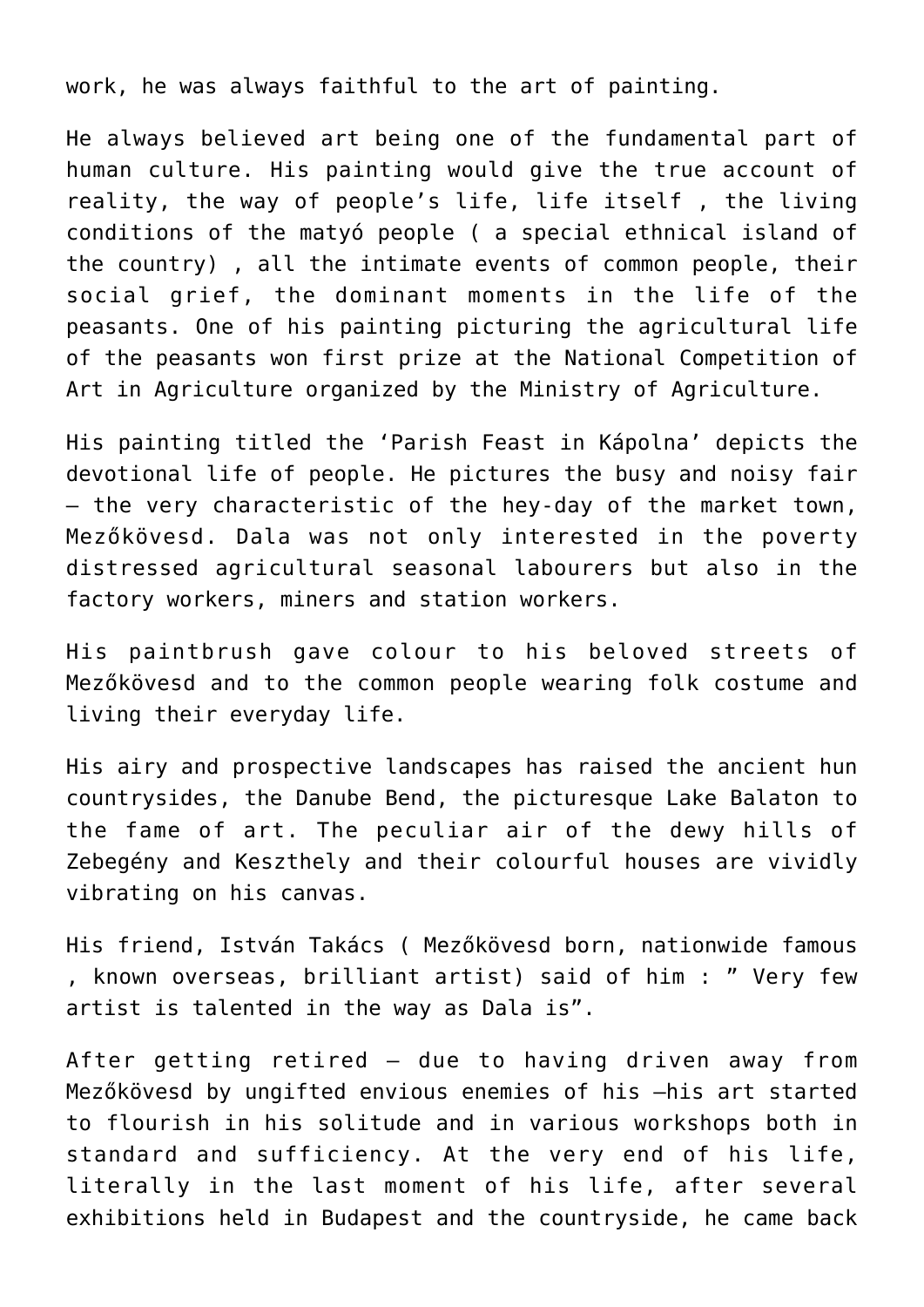to his beloved Mezőkövesd, the arena of his life-work to attend the greatest exhibition of his life-time that would finally bring him the well and long deserved fame with the Pro Urbe Prize. The exhibition truly featured his deep love and devotion for art : in the way he depicts the unity of human and nature, the human once one with nature but never ceceding from it, or the beauty of the matyó people's life in the colurful harmony of his genre paintings.

His life-work stands still in the modern world in which tradition is condemned. József Dala remained true to his rational self portraying the realistic aspect of life.

Although he mastered no abstract ambitions, his art remained up-to-date, due to his style since his imagination was strongly attached to the landscape of Mezőkövesd and its matyó people. His artistic style showed appreciation toward the people, and the rich colours he used has raised their wonderful world to the fame of art.

The main characteristic of his art is truthfulness and loyalty to himself and his talent. As János Arany had it : " I am what my people are, cause longing for being someone else leads to death".

József Bán

*Exhibition commemorating the 100th anniversary of the birth of József Dala and István Takács. Collection catalogued.*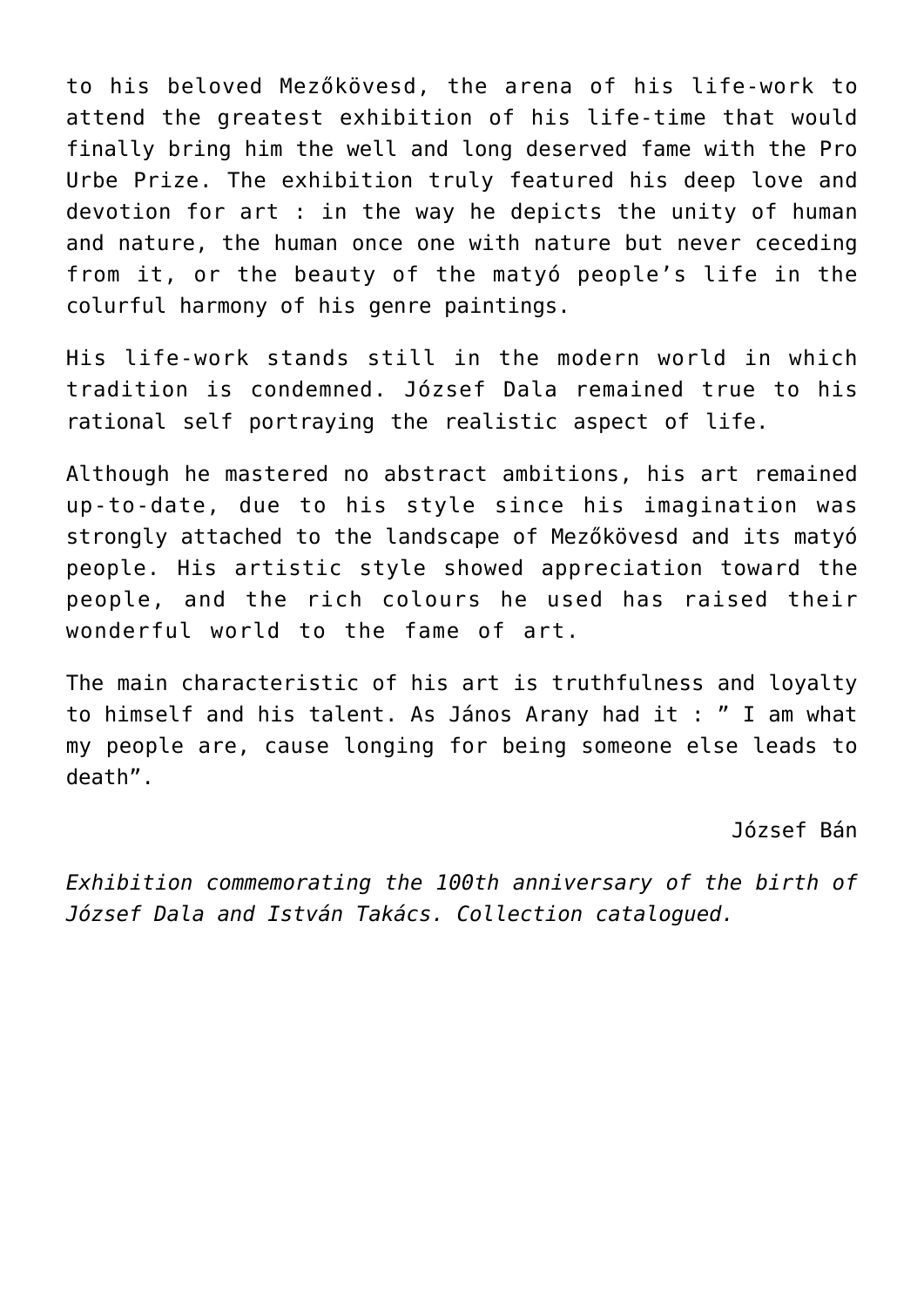

In the shade of locust-tree (cover page)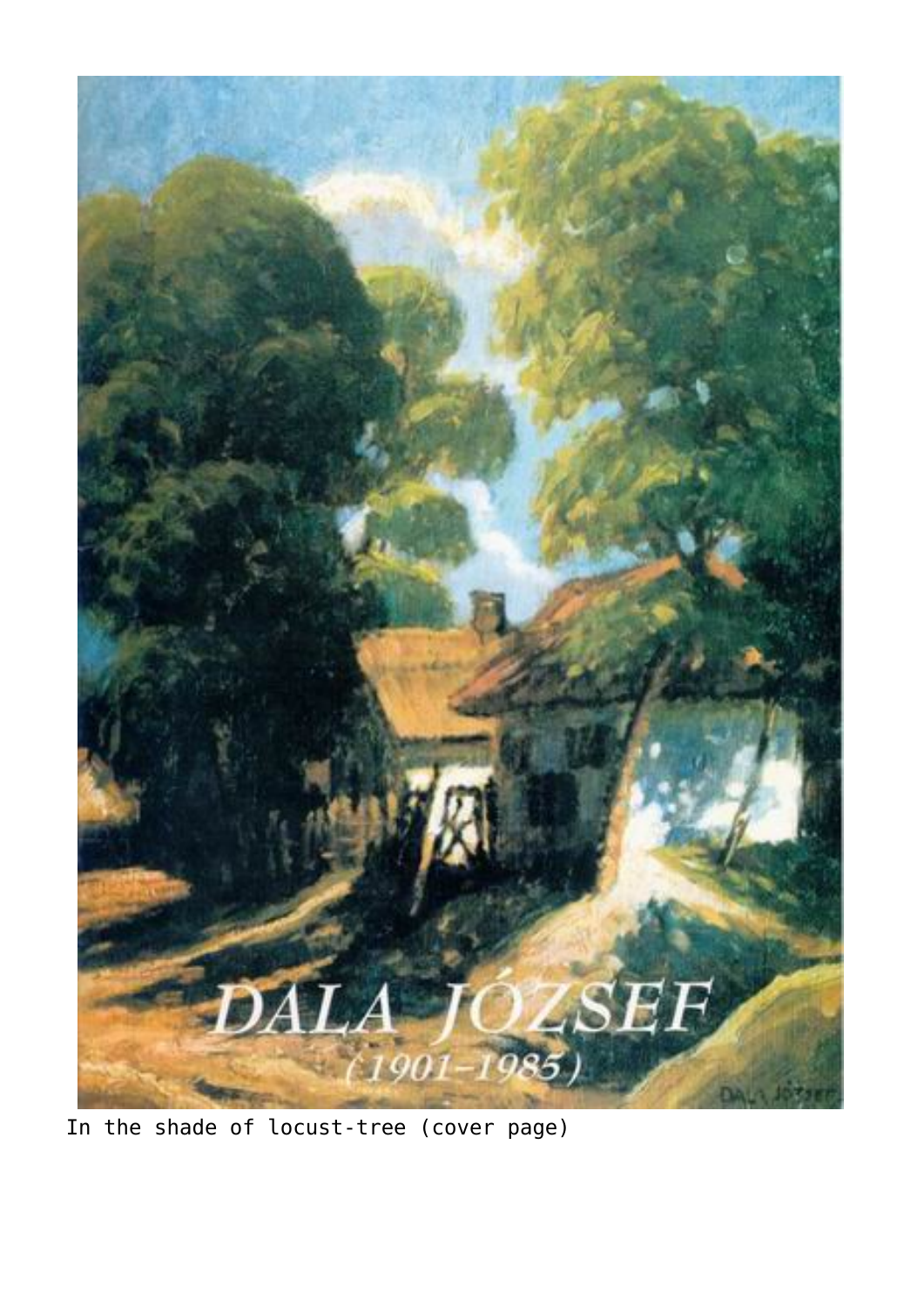

Shaded Street /65×53 cm, oil on canvas/



Market /100×70 cm, oil on canvas/



Dancing couples in the street of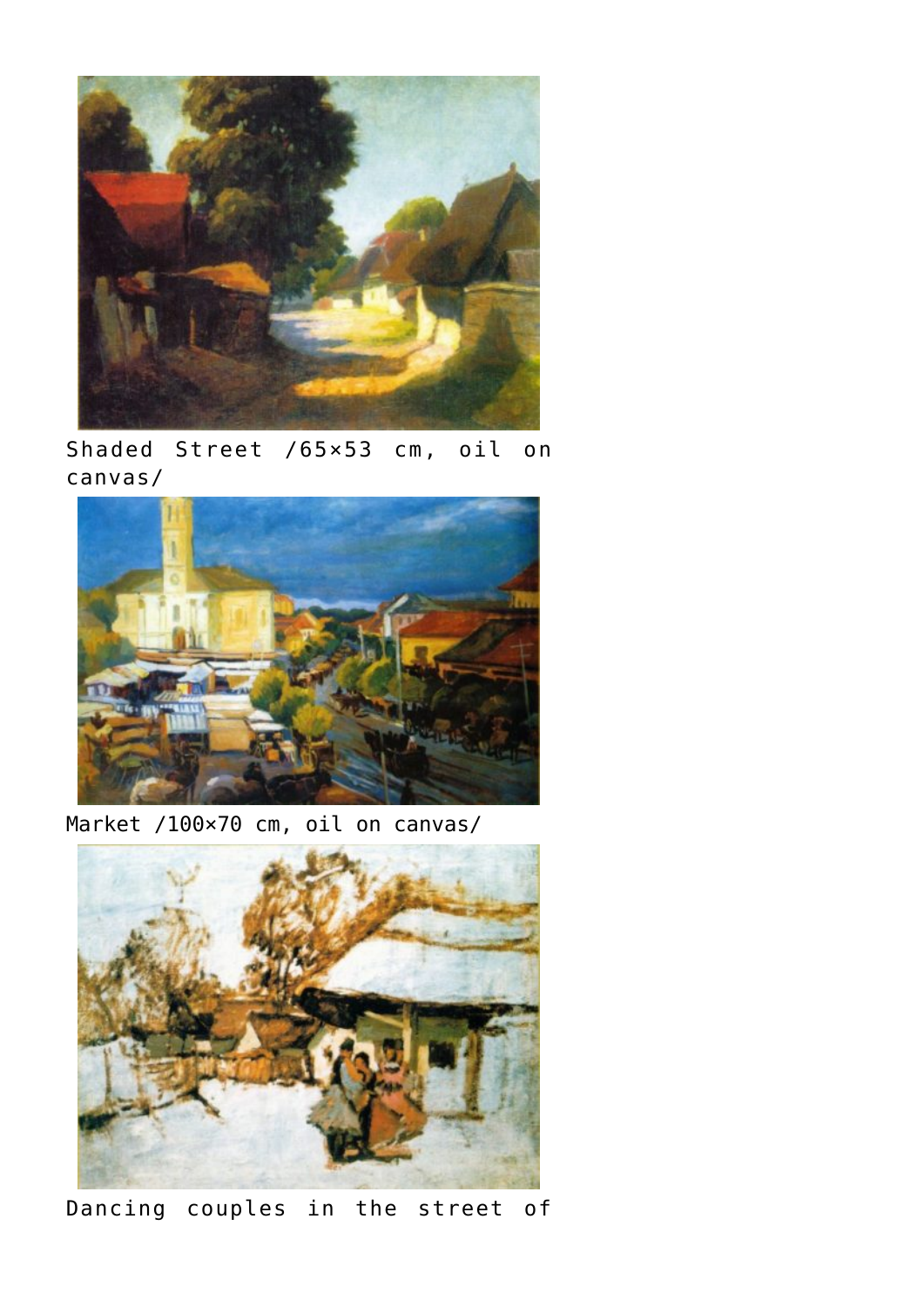Mezőkövesd /80×60 cm, oil on canvas/



Mezőkövesd Fair /45×30 cm, oil on cardboard/



Matyó Wedding Feast /50×30 cm, oil on canvas/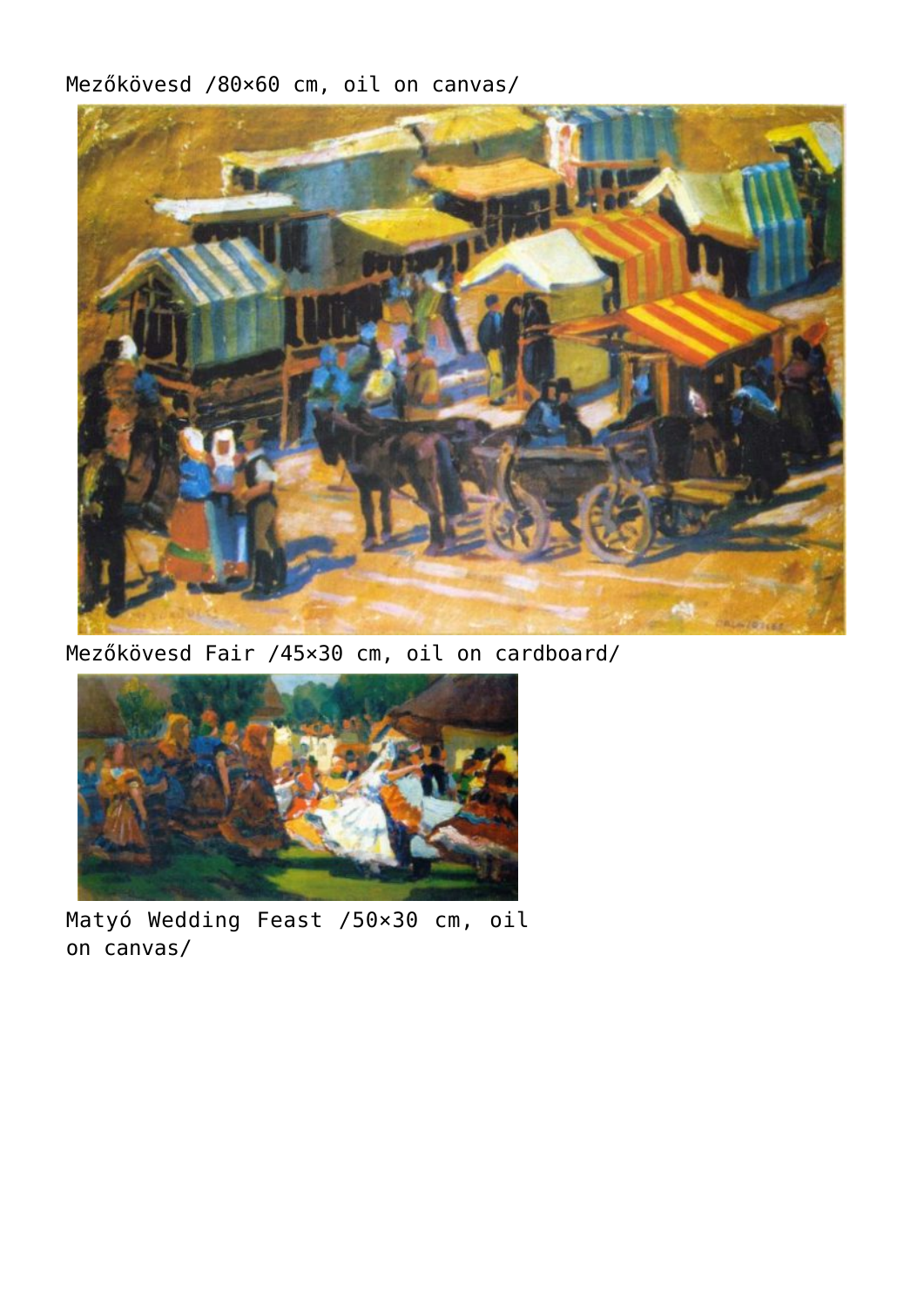

Mezőkövesd III. (Reflection) /30×33 cm, oil on canvas/



Woman in Matyó room /73×52 cm, oil on canvas/



Matyó interior /30×20 cm, black ink on paper /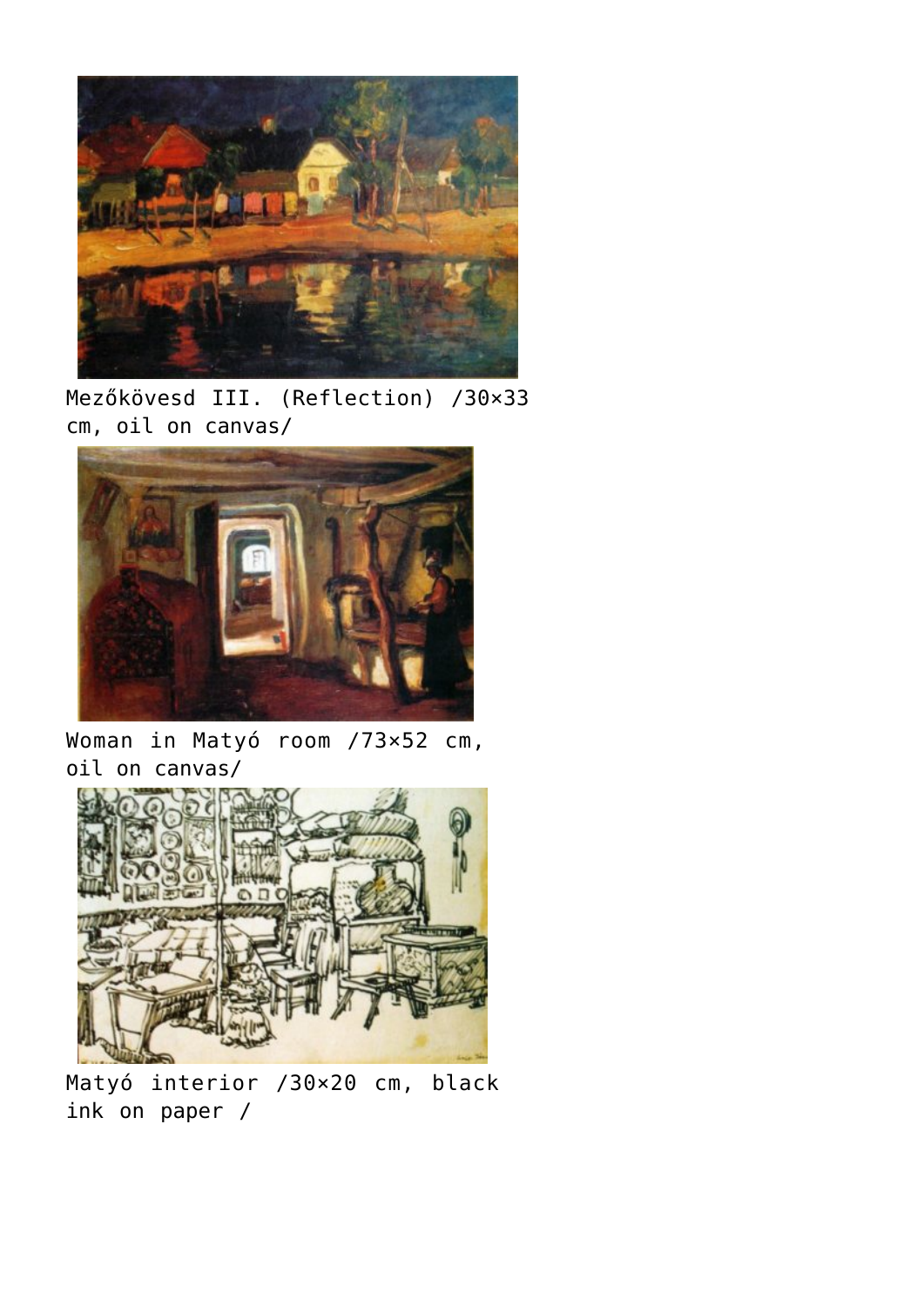

Houses in Mezőkövesd (Town Centre) /50×70 cm,oil on cardboard/



Matyó yard (1939) /60×40 cm, , oil on laminated plate/



Room interior with bed /52×39 cm, oil on canvas/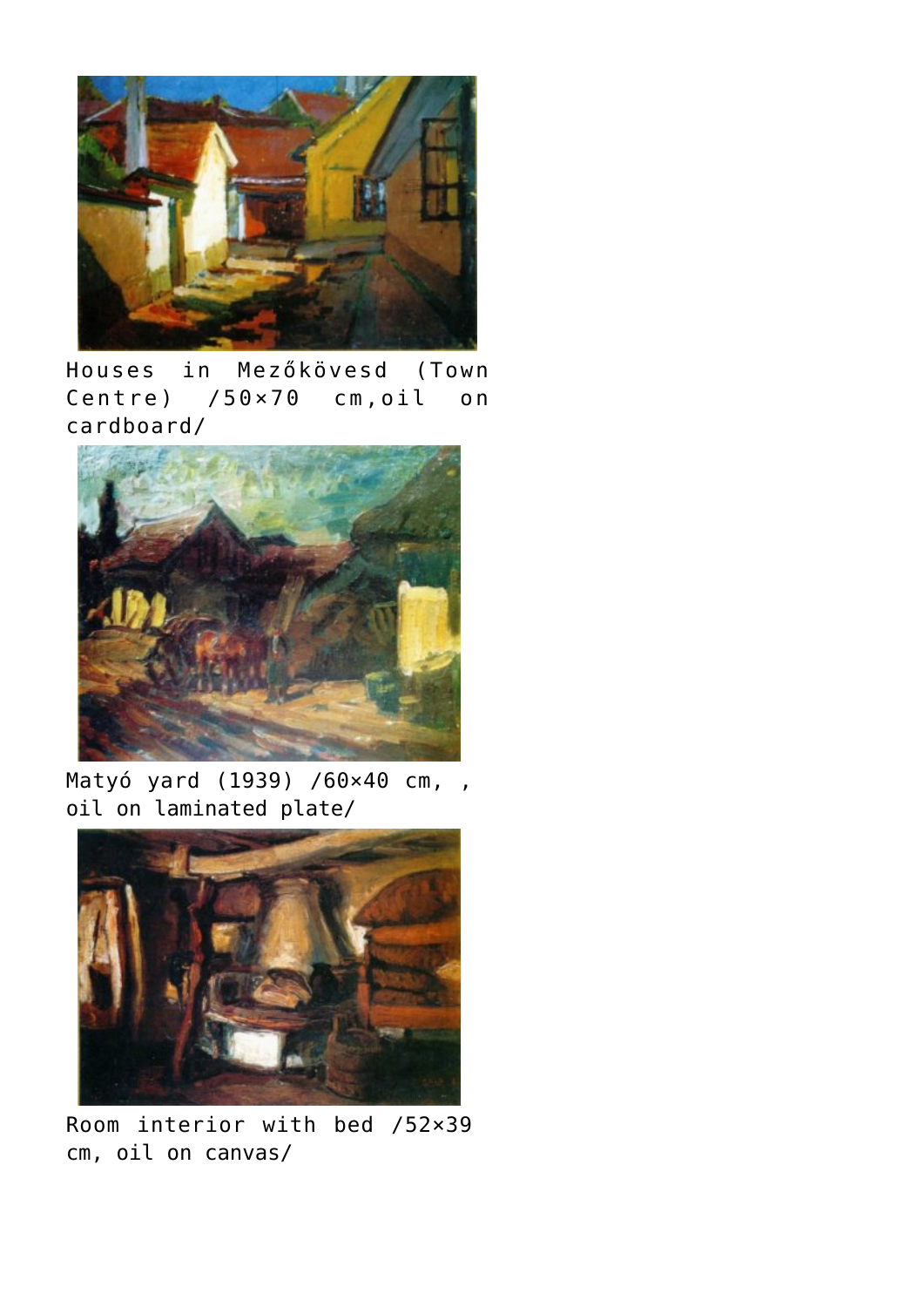

Landscape with train /30×28 cm, oil on cardboard/



Shady Street /49×36 cm, oil on canvas/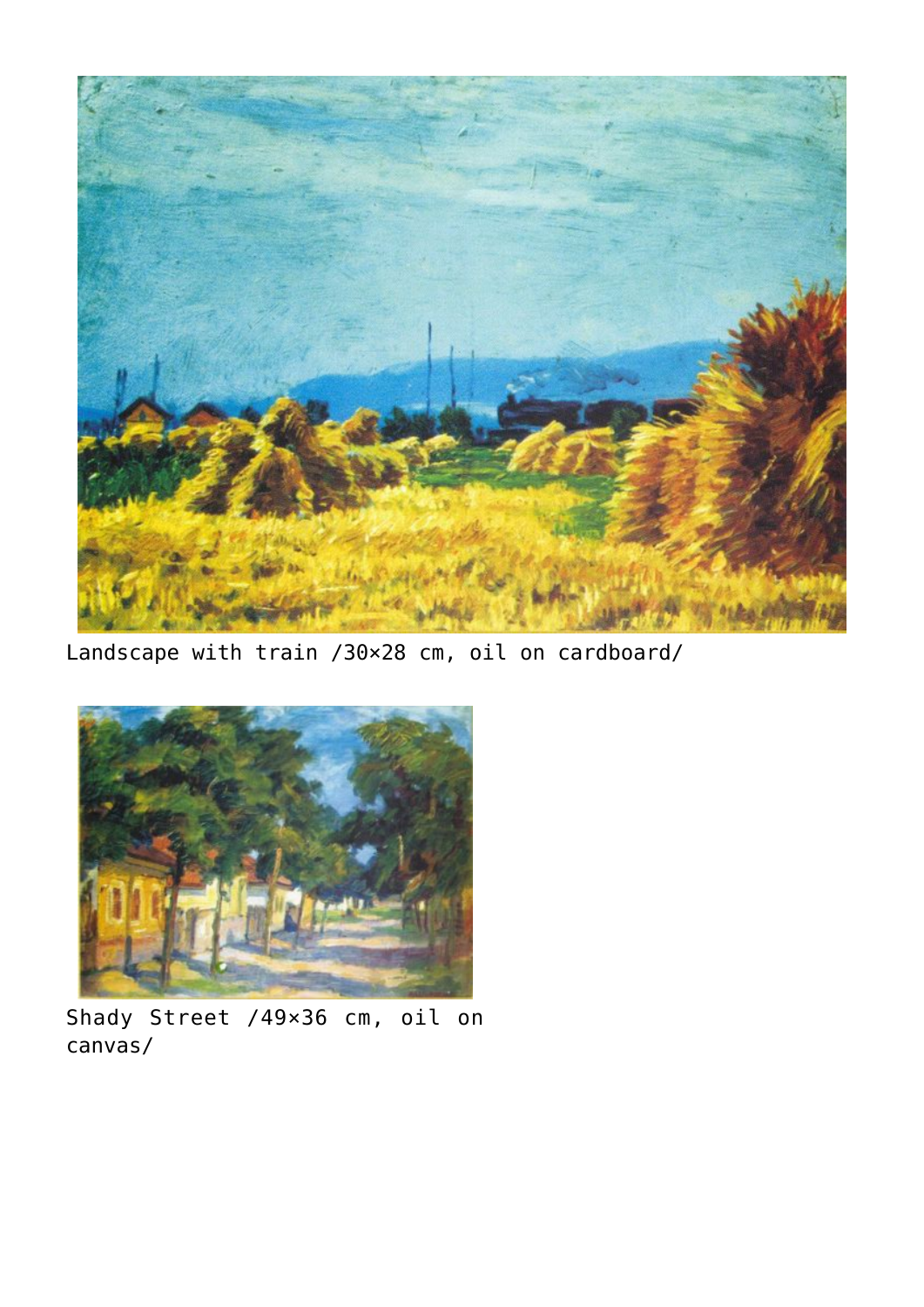

At the bottom of the hill /40×30 cm, oil on laminated plate/



Corn Cones (1935) /39×28 cm, , oil on laminated plate/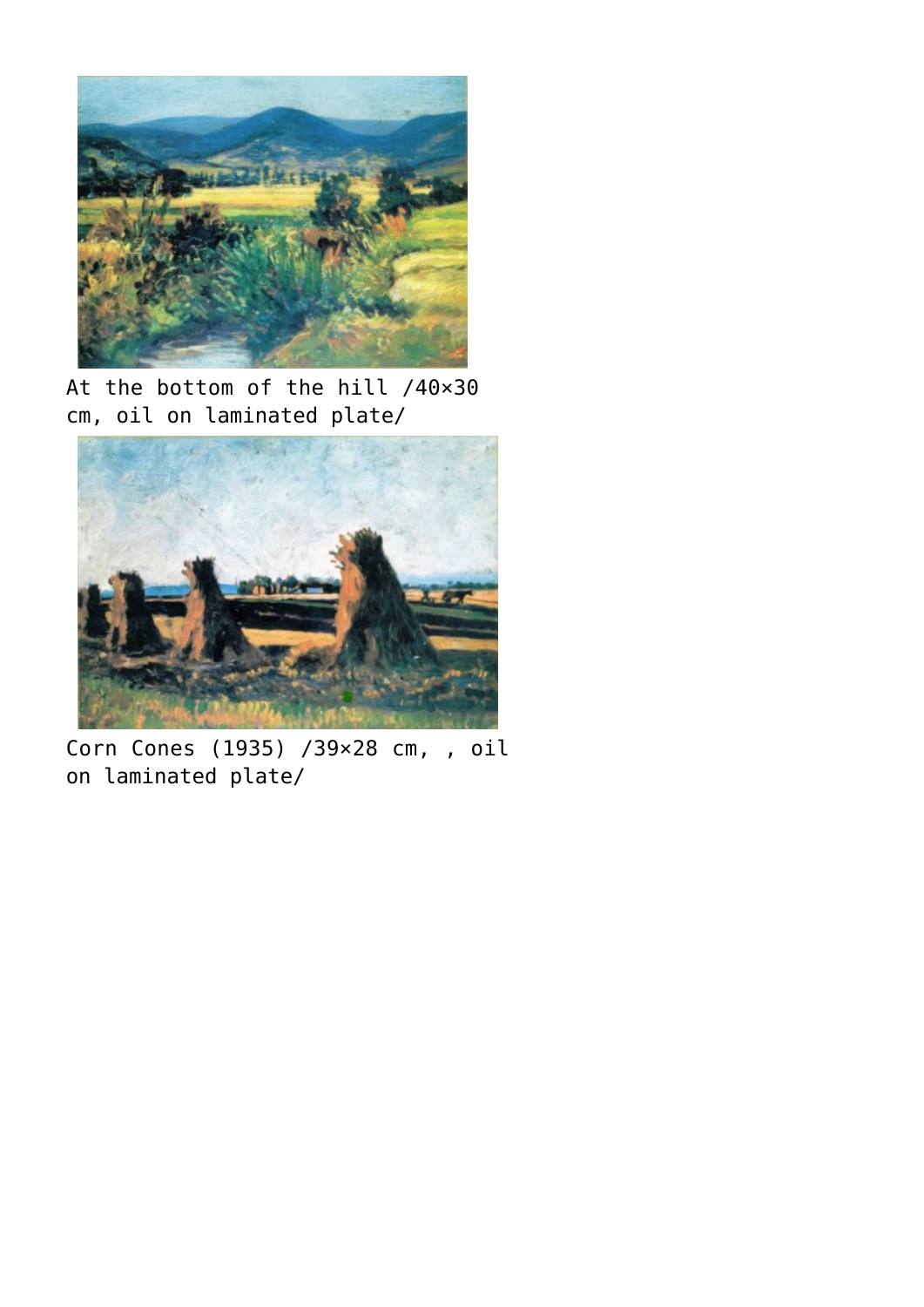

Oven /38×50 cm, oil on canvas/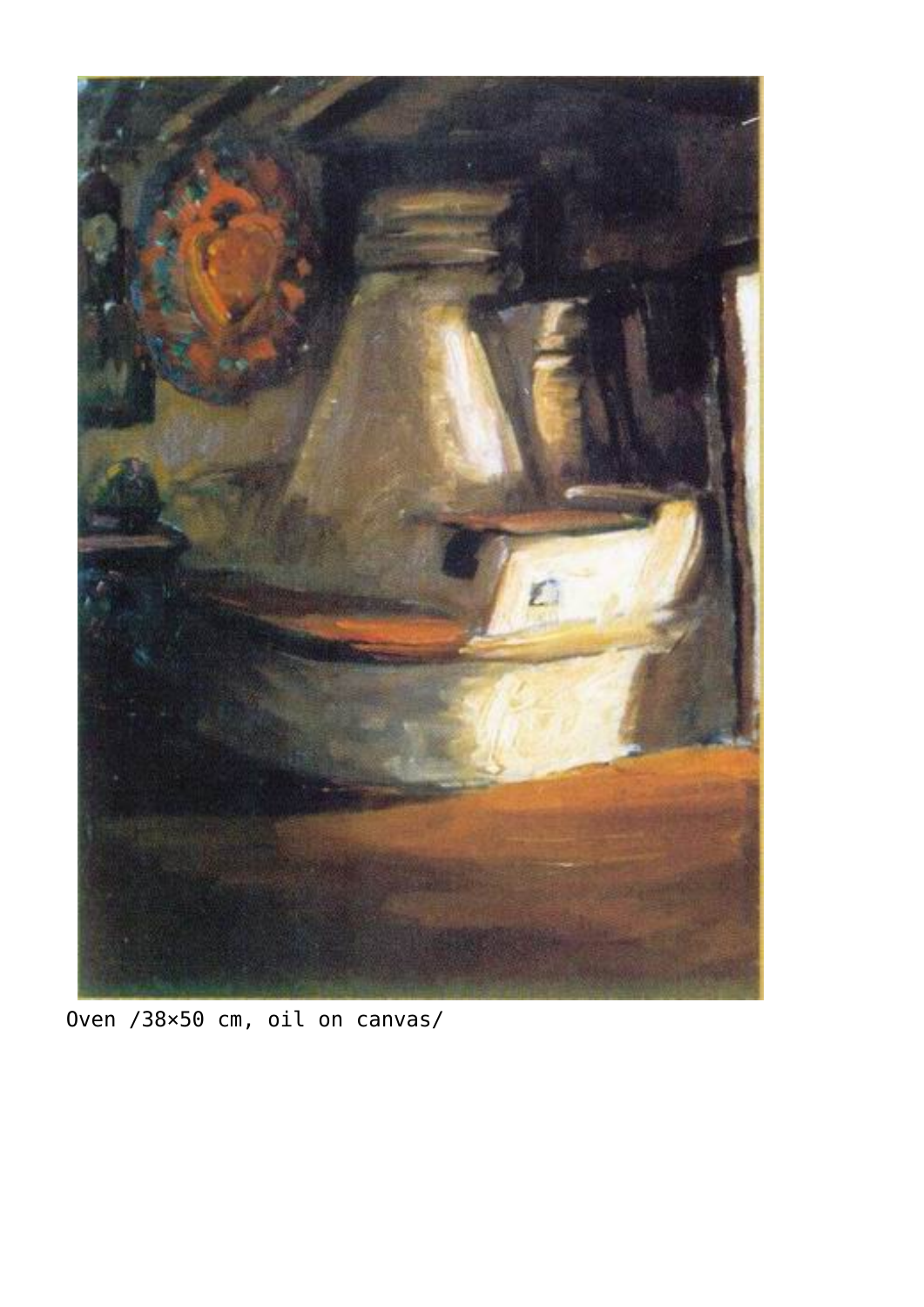

The Bride /30×40 cm, oil on canvas/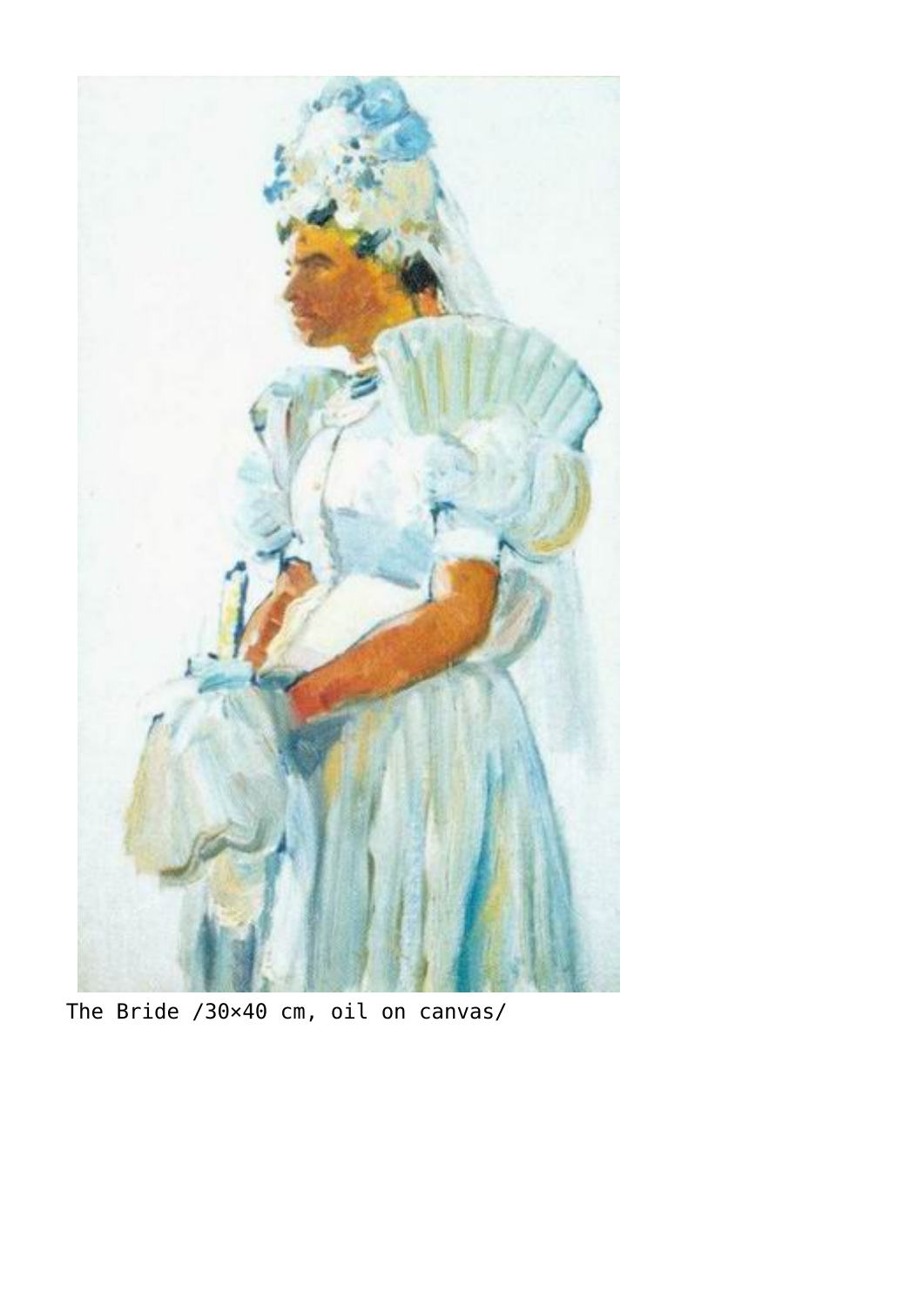

A Street in Mezőkövesd /49×31,5 cm, oil on cardboard/ Táj



The Country /36×27 cm, oil on canvas/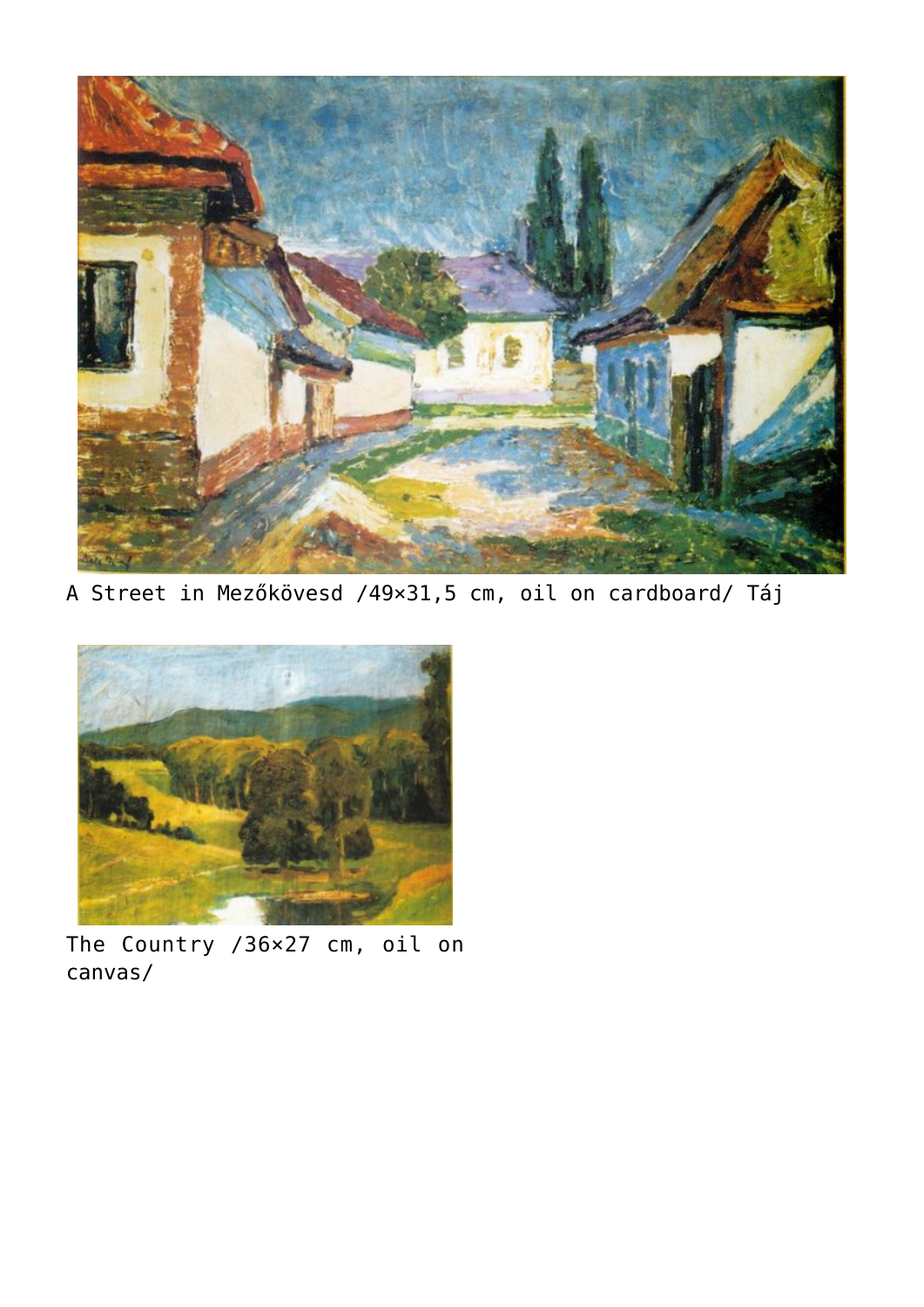

Still Life with Apples /72×48 cm,oil on canvas/



Trees /50×41 cm,black ink on paper /



Creek Strand /57×49 cm, oil on cardboard/